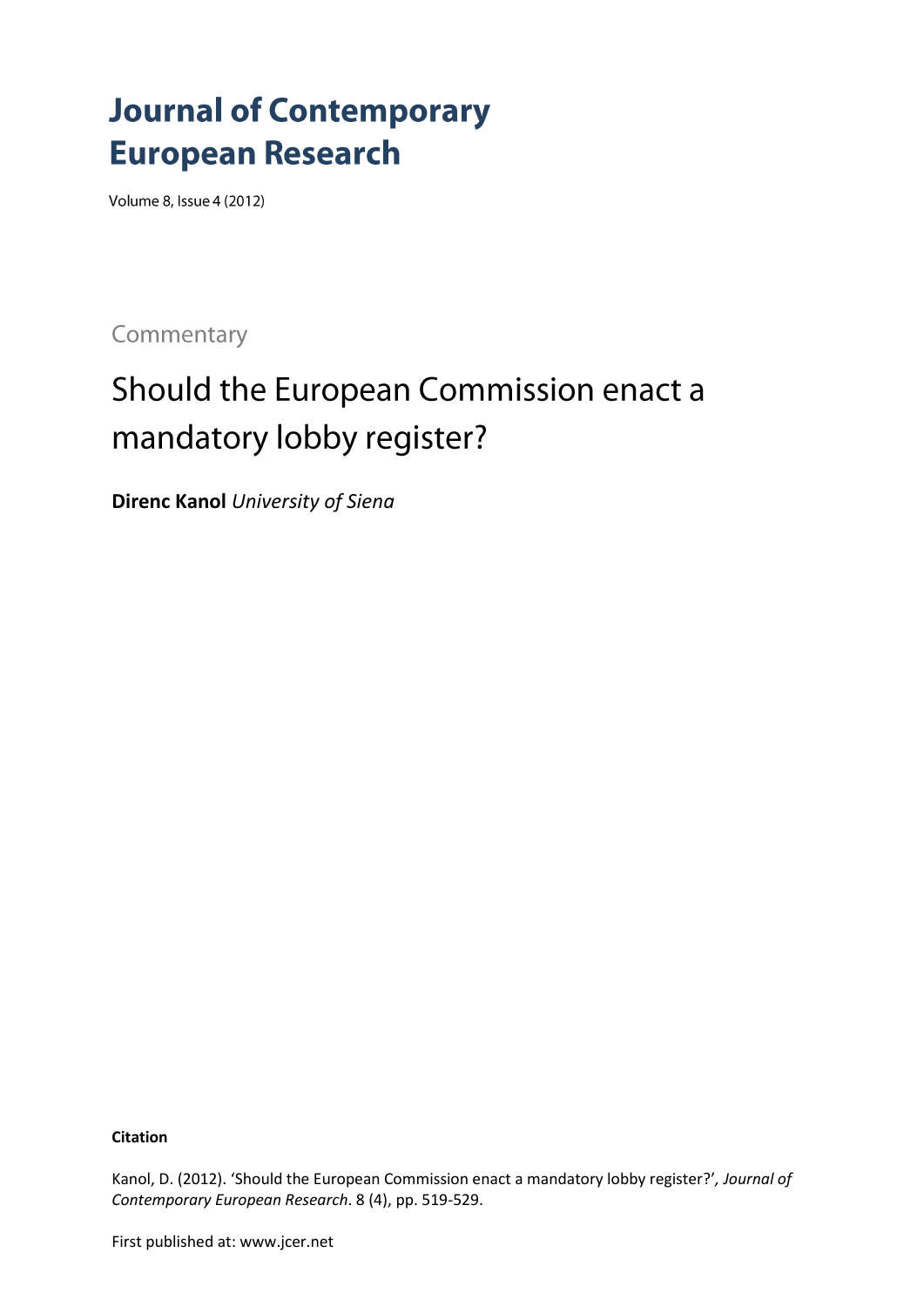# Abstract

This article reviews the literature on the mandatory government regulation/self-regulation approaches to regulating interest group behaviour. The findings of the author suggest that the voluntary register of the European Commission is bound to fail. The European Commission should implement a mandatory register as soon as possible if the genuine aim of the incumbents is to overcome the Commission's accountability deficit.

# Keywords

Accountability, democratic deficit, transparency, lobbying regulation

### **INTRODUCTION**

Undue and opaque nature of influence of interest groups on the policy-makers may have serious implications for the democratic legitimacy of a polity, and not least the European Union where a crowded number of interest groups lobby Brussels intensely. Therefore, regulating lobbying should be put on the top of the agenda of policy-makers that are concerned with the democratic deficit of the EU. There is a growing pressure on the EU officials to do so as transparency organisations such as The Alliance for Lobbying Transparency and Ethics Regulation (ALTER-EU) vehemently tries to convince the policymakers to increase the stringency of lobbying regulation in the EU by using inside and outside lobbying methods. Despite the calls for more transparency and accountability in the EU, only the European Parliament exercises mandatory lobby registration. During a mini plenary session in Brussels on 23/03/2011, Jerzy Buzek gave a speech about the scandal where some of the MEPs have been offered money as bait in return for policy influence and accepted this offer. Buzek's reaction came as a proposal to increase transparency and accountability by putting in effect a legally binding code of conduct for all European Union (EU) institutions. The joint working group of the European Parliament and the European Commission agreed on a common register which has been put into action in June 2011. Recently, the Council of Ministers has also communicated its will to join the transparency register in the case that it stays voluntary.

The aim of this article is to compare the arguments for mandatory registration and selfregulation. The author explains why the absence of lobbying regulation in the European Commission should be involved in the discussions about the democratic deficit of the EU. Such regulations are directly related with increasing transparency and accountability. Based on the international experience, one can argue that self-regulating lobbying is likely to fail for the EU. Thus, the European Commission should enact a mandatory register.

#### **DEMOCRATIC DEFICIT OF THE EU**

Democratic deficit of the EU has been studied for a long time by scholars but there is not yet any consensus on how to overcome the democratic problem of the EU. Apart from a few authors such as Giandomenico Majone (1998) and Andrew Moravcsik (2002; 2004) who argue that we should not be concerned with the democratic quality of the EU, most of the researchers working on democracy in the EU points to a serious problem.

Democracy is about popular control and political equality (Beetham, 1994: 4-5). Accountability is a necessity for both of these concepts. It is the central element in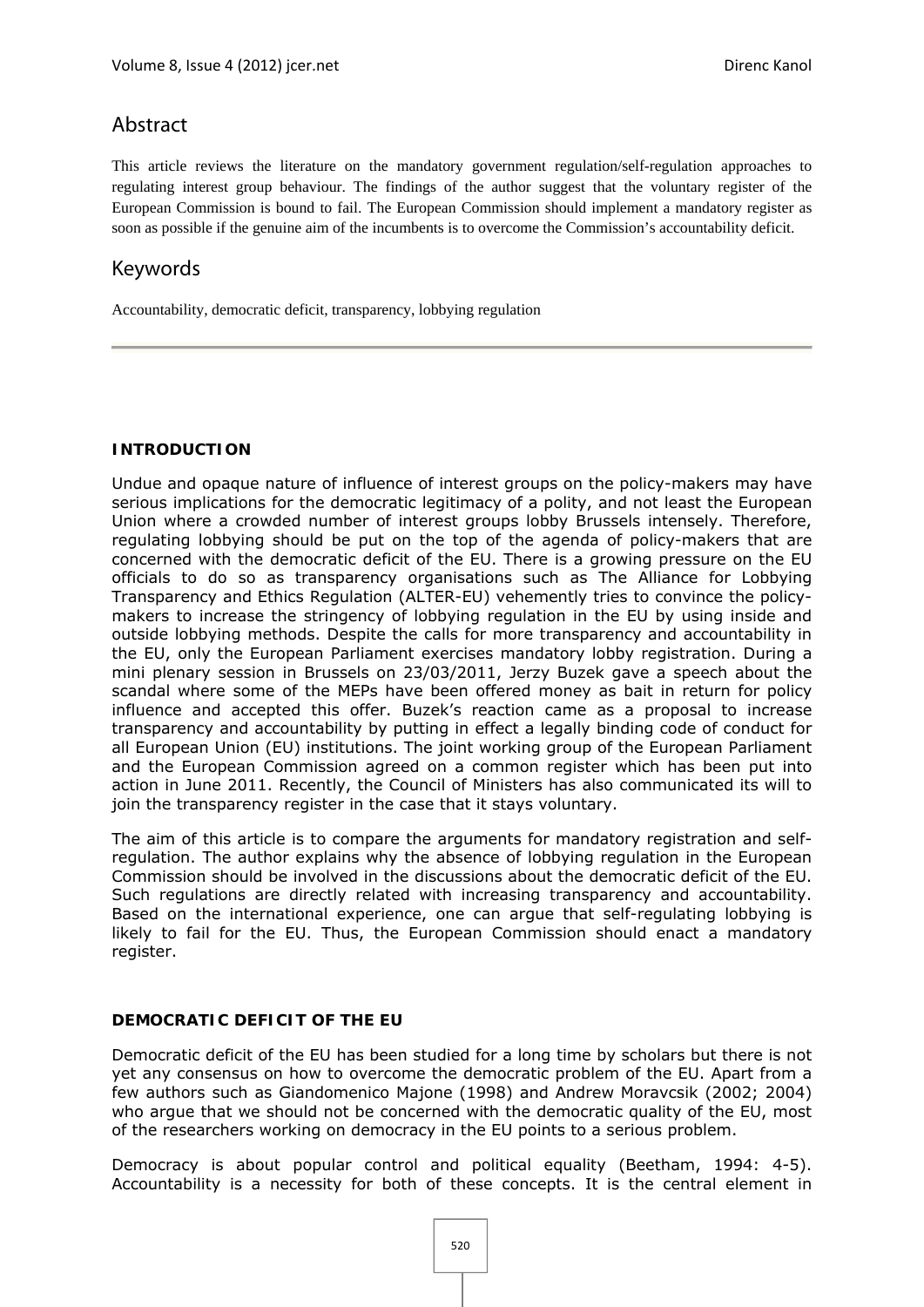modern democracy: "Modern political democracy is a system of governance in which rulers are held accountable for their actions in the public realm by citizens, acting indirectly through the competition and cooperation of their elected representatives" (Schmitter and Karl, 1991: 76). Sverker Gustavsson et al. defines accountability in the following way: "By accountability, we have in mind a relationship between two actors (X and Y) wherein X has the right to: 1) monitor the actions of Y 2) evaluate the actions of Y, and 3) impose sanctions on Y" (2009: 4). This definition implies that the existence of accountability first and foremost presupposes the existence of transparency (Persson, 2009: 144). A democratic audit of the EU points to limited accountability in the EU (Lord, 2004). Authors such as Yves Mény state that the accountability deficit applies to the European Commission, the European Parliament, and the Council of Ministers (2002: 11). Among these three institutions, the European Commission has been especially a target for criticism by many scholars for its unaccountable nature (Chryssochoou, 2003: 370-371). Some of the scholars who are more optimistic about the general state of democracy in the EU with regards to its institutional setup still argued that the accountability deficit of the Commission is an issue of concern (Crombez, 2003: 114). The problems surrounding the Commission today could be a consequence of the intention of Jean Monnet to keep this body as a technocratic and elitist institution with weak democratic legitimacy (Featherstone, 1994: 150-151). No wonder that the concern about the accountability of the European Commission has become a very hot issue after the 'permissive consensus' period of the EU has come to end and the European citizens started to demand that the EU meets the democratic legitimacy criteria.

Among a voluminous literature about the democratic deficit of the EU, many authors assess democracy in the EU by using the parliamentary democracy as an ideal model. On the other hand, more realistic scholars stated that the EU is far more different than European states where parliamentary democracy is the rule (Decker, 2002: 27). This does not mean that the EU does not have to meet democratic standards. Beetham and Lord (1998) successfully showed why the EU has to fulfil democratic legitimacy criteria. As the EU influences the legitimacy of democratic European states to a great extent, it also has to be democratic (Beetham and Lord, 1998: 22). Nevertheless, one can debate how to make the EU democratic.

Authors who try to find new yardsticks to assess democracy and legitimacy in the EU refer to the United States (US) as an ideal democratic model for the EU (Costa et. al., 2003: 671). One such work argues that the EU is not a parliamentary democracy but a pluralist democracy with interest groups having important influence on political decisions where political power is shared among various institutions, states, and actors (Coultrap, 1999). John Coultrap stresses that any form of democratic audit in the EU should take this into account (1999). He argues that this kind of analysis shows that the EU does not suffer from a grave democratic deficit problem as many scholars have argued. This argument can be strongly criticised. Unlike the US, the executive of the EU is not directly elected, the demos argument has not yet come to a conclusion, and the decline of national parliaments is still a problem. Nevertheless, Coultrap is right to argue that the EU resembles a pluralist democracy more than a parliamentary democracy. There is growing literature suggesting that the EU is a pluralistic advocacy community (Mahoney, 2008: 46).

Assessing democracy in the EU by using pluralist democratic criteria brings with it a less discussed but an important democratic problem. Lobbying in the pluralist US is regulated as a result of the long standing criticism of corruption, unfair influence, lack of transparency and accountability. In the EU, lobbying is regulated weakly in the European Parliament, but not the Council. Also, registering to the Commission's lobby register is voluntary. Using pluralism as an ideal model to assess the democratic legitimacy of the EU does not necessarily help it to evade the democratic deficit discussion but can add more problems to it with regards to interest representation.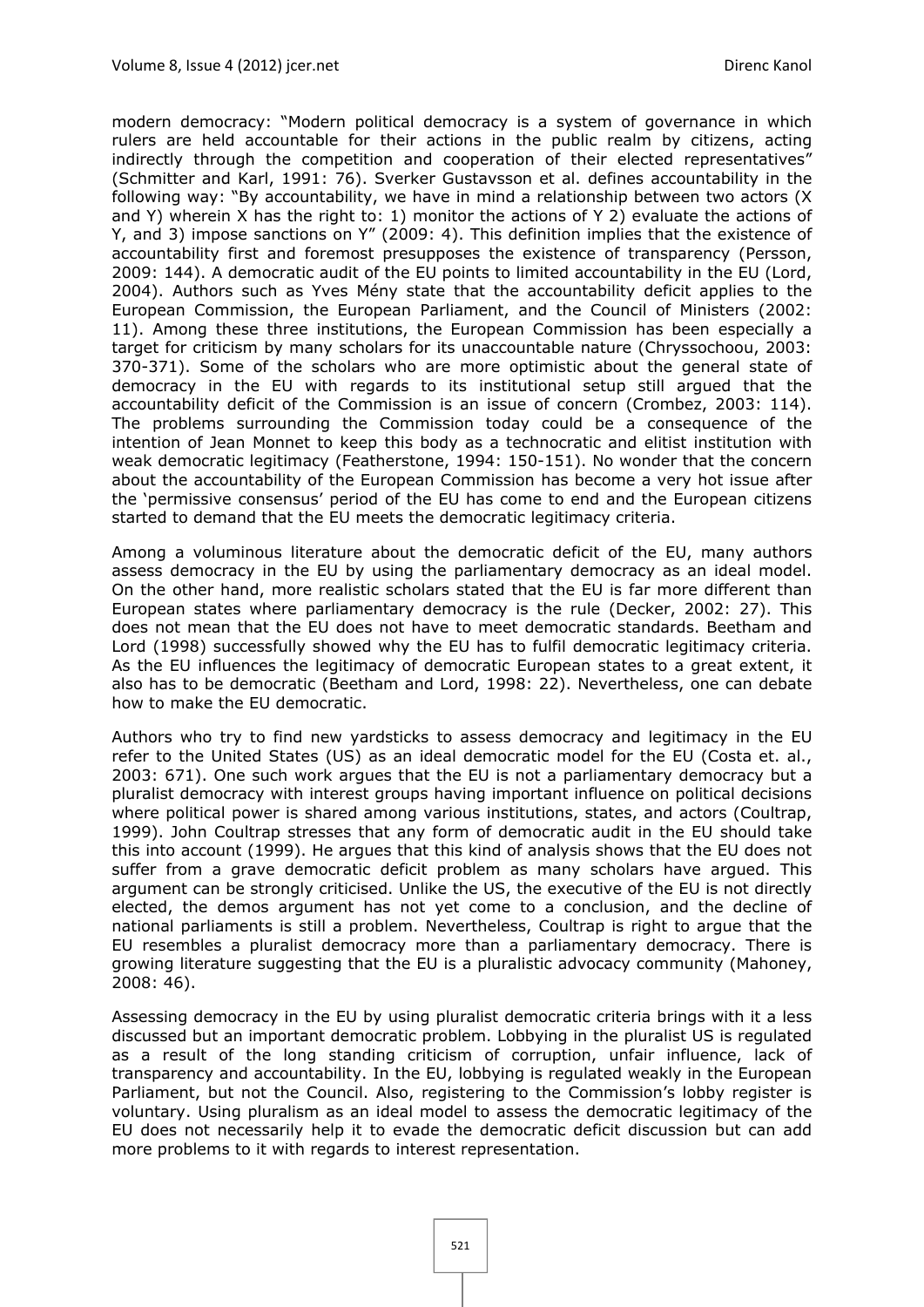## **Why regulate lobbying?**

Regulation of lobbyists refers to the notion that there should be rules which the interest groups must abide by when trying to influence public decision-making. Following this logic, Raj Chari, et al. concluded that the voluntary nature of the register for lobbyists that has been created for the interest groups trying to lobby the European Commission does not count as regulation (2010: 4). The European Commission does not have regulation even though it is the most lobbied institution of the EU with plentiful lobbying activity taking place every day.

Among countries and institutions that have seen developments towards a pluralist system such as Argentine (Johnson, 2008), Denmark (Rechtman and Larsen-Leder, 1998) or the EP (Schaber, 1999: 219-210), lobbying gradually becomes an issue that has to be dealt with through regulation. Increasing number of lobbyists, concern about undue influence and lack of transparency are the prime reasons for regulating lobbyists (Yishai, 1998a: 574; Yishai, 1998b: 162-163; Pross, 173; Thomas, 1998; Rechtman and Larsen-Leder, 1998: 579; Warhurst, 1998: 538-539; Schaber, 1999: 210-211; Greenwood and Thomas, 1998: 488). According to Chari et al. "The basic rationale behind implementing regulations is that the public should have some insight into, as well as oversight of, the mechanisms that draw lobbyists into the policy-making environment, in order to better understand how they influence policy outputs" (2010: 2). Their research conducted in global comparative fashion supports the theoretical arguments about lobbying regulation's contribution to transparency and accountability even though loopholes can exist in the most robustly regulated environments (Chari et al., 2010: 133, 150 and 152-153; Chari et al., 2008; Chari et al., 2007). Showing who is lobbying, for what he is lobbying, how much he is spending on lobbying, together with penalising codes for unprofessional behaviour can increase transparency and accountability.

Apart from transparency and accountability, some also suggest that lobbying regulation has a positive effect on political equality. Democratic theory suggests that if interest group access is limited to only certain groups, the democratic legitimacy of this polity would be questionable because this may lead to biased politics (Steffek and Nanz, 2008: 10; Van Schendelen, 2010: 322; Persson, 2009: 145; Warren, 2002: 693; Coen, 1998). In the EU, access is restricted to few lobbyists (Coen, 1997: 98-99). Capacity to supply information to policy-makers is the main determinant for having access to EU policymaking (Bouwen, 2004; Bouwen, 2002; Eising, 2007a; Eising, 2007b; Broscheid and Coen, 2007: 349; Bouwen and McCown, 2007: 425). Not surprisingly, the situation is not much different with regards to the influence issue. Research suggests that possession of better resources makes a difference when the aim is to influence policymaking (Dür, 2008b: 1212-1215; Dür and Bièvre, 2007: 5). In overall, business interests have been more influential than other interests (Coen, 2007: 335), (Obradovic, 2009: 312; Woll, 2006: 459; Saurugger, 2008, 1283). The MEP Marc Galle involved equalisation of business and other interests in his report that strived for justifying why the EP needed lobbying regulation (McLaughlin and Greenwood, 1995: 144). The Australian experience suggests that the governors thought that regulating lobbyists can bring equality of access (Yishai, 1998b: 163). One NGO member argued that transparency can bring political equality to the lobbying game. He/she argued that without transparency, it is mainly the industrial lobbyists that win. When there is transparency, citizens win (Parks, 2009: 159). According to Sabine Saurugger, absence of access regulation exacerbates the inequality of power and influence among interest groups: "In the absence of regulation for interest groups, the action repertoires and strategies providing for efficient interest representation at the European level remain key elements for exercising influence. This absence of regulation seems to reinforce a situation in which groups possessing financial and social resources are privileged whereas the voices of small interest groups, be they general interest or small business groups, are not heard quite as loudly in the consultation process" (2008: 1283).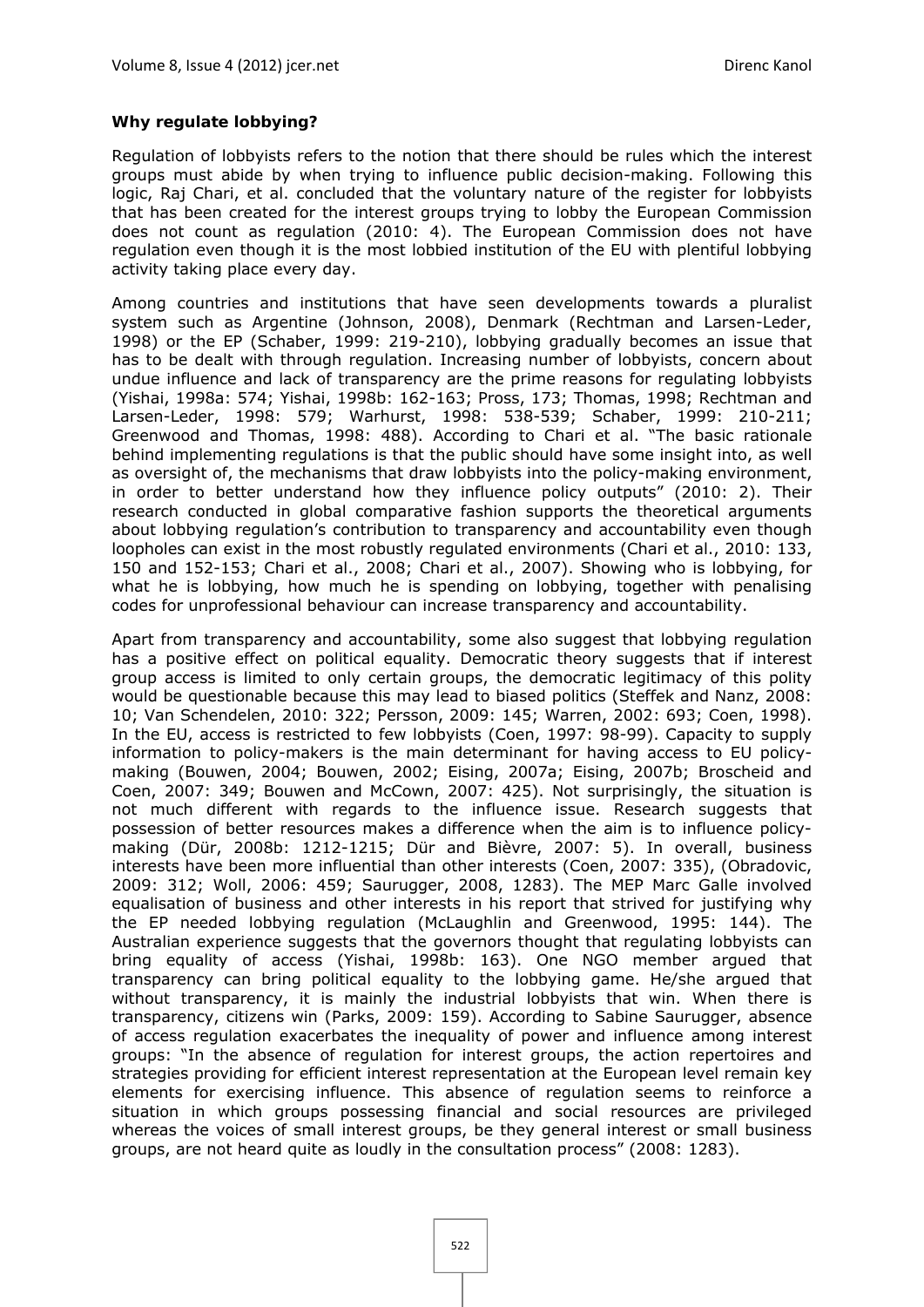However, even the smallest positive effect of lobbying regulation on political equality is highly contested (Karr, 2007: 79). Clive Thomas argued that with lobbying regulation, "lobbyists, especially those representing powerful interests, are much less likely to use blatant strong-arm tactics…However, what has in fact happened is that modern big-time lobbyists are wheel-dealers under a different disguise" (1998: 512-513). Virginia Gray and David Lowery found that greater stringency is negatively correlated with the presence of institutions (1998: 88). Nevertheless, the effect turned out to be very small (Gray and Lowery, 1998: 88). Relying on interviews, Michelle Cini wrote that European Public Affairs Consultancies Association was sceptic about the possibility that regulation can balance corporate and civil society interests (2008: 753). Based on his game theoretical model, Scott Ainsworth even argued that stringent regulation would especially hurt the small groups (1993: 53). The cause of this argument could be the increased cost and effort needed to lobby. Margaret Brinig et al. argued that with regulation, entering the lobbying industry and lobbying become more costly. Organising a lobbying effort becomes more cumbersome (1993: 383). We see that lobbying regulation's impact on political equality is highly controversial, Unless, there is strong empirical proof that stringent regulations and unbalanced interest representation are inversely correlated, one should shy away from considering lobbying regulation's effect on balancing inequalities.

On the whole, one can say that regulating lobbying in the EU can be an important step towards remedying the democratic deficit of the EU by increasing transparency and accountability. However, one should note that this can happen on the condition that there is enough media attention to the register (Bassett, 2008: 1085-1086). Ignorance of regulation has always arisen as a consequence of limited or no media attention. This was clearly the case in Canada (Pross, 2006: 191; Rush, 1994: 639) and the US (Thomas, 1998: 512) more so before the Abramoff scandal.

## **WHY SELF-REGULATION CANNOT BE A SUBSTITUTE FOR MANDATORY REGISTRATION?**

Unlike the proponents of regulating lobbying, some argue that mandatory lobbying regulation is not the best method for controlling lobbying. According to some authors, self-regulation may be preferable both by the regulator and the regulated to mandatory government regulation. Self-regulation is more flexible than formal legislation (Greenwood and Thomas, 1998: 494; McLaughlin and Greenwood, 1995: 154). Governmental authorities can avoid certain unwanted conflicts with some interests and overcome problems that arise with interest groups smoothly. At the other side, interest groups avoid strict control over their behaviour (Greenwood and Thomas, 1998: 494). According to these authors, self-regulation can be used by interest groups to gain certain respectability from the public and to be hold in esteem in the eyes of the policy-makers by applying their code of conducts (Greenwood and Thomas, 1998: 495-496; McLaughlin and Greenwood, 1995: 148).

In the UK most of the regulators were of the opinion that regulation would create barriers of access, so self-regulation should be preferred (Greenwood and Thomas, 1998: 496). Although they argued that the legislative regulations can be as useless as self-regulatory schemes which are normally weak and lack effectiveness (Greenwood and Thomas, 1998: 494), many examples do show that with government regulation, stringency and enforcement increases. The number of lobbyists signing to self-regulatory code of conducts remains very low (Preston, 1999: 225). In the UK, the secretary of The Association of Professional Political Consultants Charles Miller argued that: "What also concerned us at the time was that a self-regulatory body like ours has no ultimate sanction. We cannot require people to be regulated; we are a voluntary body and we felt that despite the circumstances that led to the establishment of this Committee,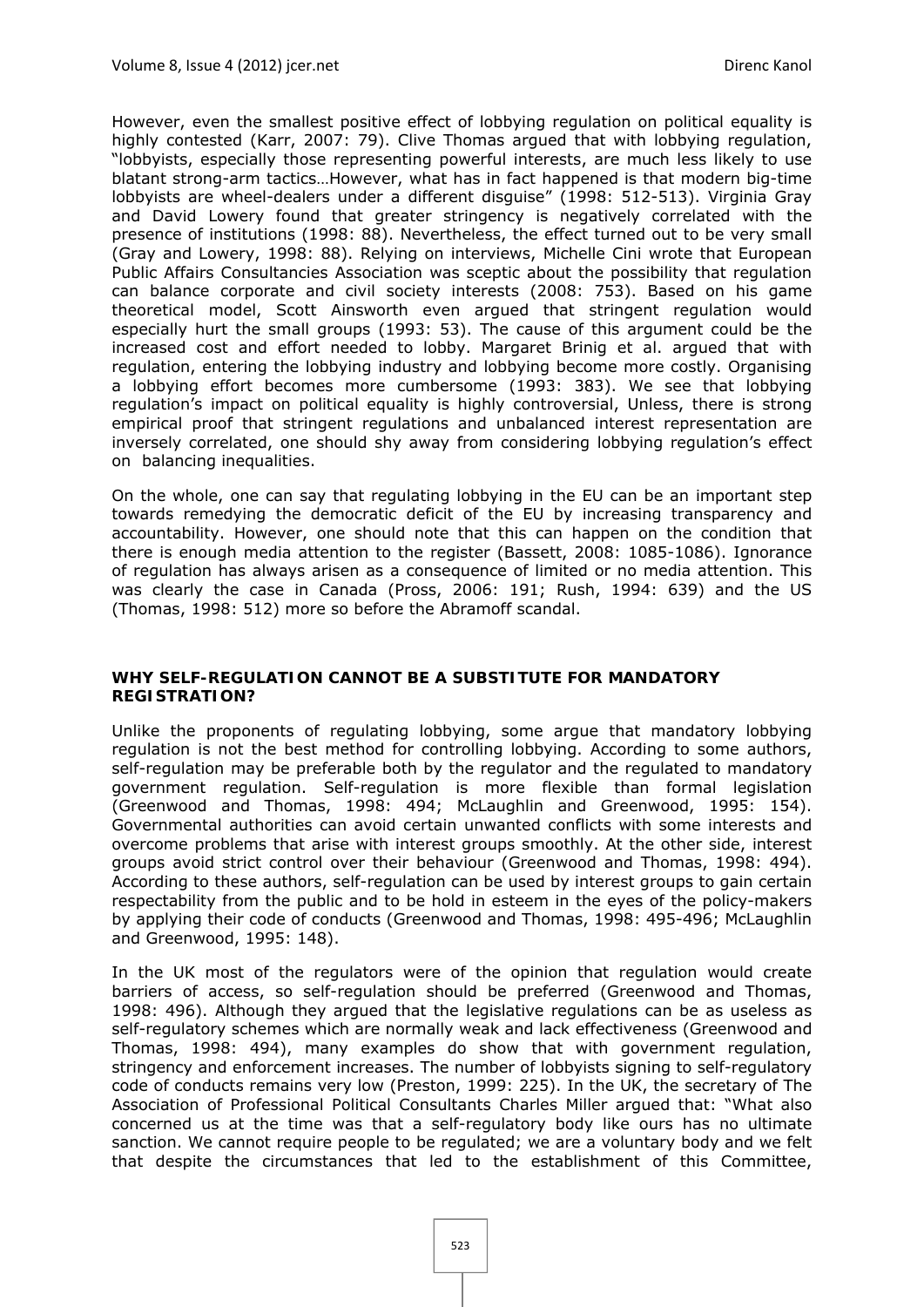government is still held in far higher esteem than we are as individual companies" (Jordan, 1998: 534).

Until the early 2000s, the Commission was against accreditation of pressure groups, as in their opinion, this would cause a problem for open access to EU policy-makers hampering their much needed information and expertise (McLaughlin and Greenwood, 1995: 143; Greenwood and Thomas, 1998: 492; Lehmann, 2010: 58; Eising, 2003: 197). Commission opted out for advocating self-regulation (Flannery, 2010: 72; Eising, 2003: 197). In 2004 Jens Nymand-Christensen, argued that the Commission works in a transparent and fair way with the civil society (Wesselius, 2005: 18). Compared to then, the Commission has somewhat changed its attitude towards pure self-regulation even though they still show signs of doubt towards implementing a mandatory register. Increasing number of actors and the determination to increase transparency in the Commission have been the main motivating elements for the Commissioner Siim Kallas to make a move (Long and Lörinczi, 2009: 180; Bouwen, 2010: 31-32). The European Commission had this to say about their motivation for creating a voluntary register: "The European Commission wishes to let citizens know which general or specific interests are influencing the decision-making process of the European institutions and the resources mobilized to that end" (European Commission, 2011).

One year after implementing a voluntary register, the Commission argued that enough registries have been made so that mandatory registering is not needed (European Commission, 2009). However, reports show that most lobbyists are not registering (European Voice, 2010; Chari and O'Donovan, 2011: 9, 15); research has pointed out that, fifty largest companies in the EU have not in fact registered to the voluntary register and they are lobbying in secret. These companies are using trade organisations to do their lobbying so that they can have more discretion (Euroactiv, 2010). There is also concern about the finances disclosed (Greenwood, 2011: 324). Research has shown that the information in the registry was highly inaccurate (EUobserver, 2010). These phenomena are not surprising as there are not enough incentives for interest groups to register voluntarily (Obradovic, 2009: 309-310; Greenwood, 2011: 322). It is difficult to argue that the voluntary register had any substantial effect in terms of regulating behaviour (Svendsen, 2011: 133).

This situation is not likely to change unless registration becomes mandatory. Having the evidence that self-regulation has not been successful anywhere so far, and the current voluntary register of the European Commission is failing, one can easily say that the self-regulation will never be taken seriously by the public (Billet, 2007: 329). Even some of those who fervently opposed a mandatory register seem to change their minds as self-regulation badly failed. Mr. Christian D. de Fouloy who argued that transparency could be achieved without a 'cumbersome bureaucracy' that will be the result of EU legislation on lobbying in 2002 clearly changed rhetoric and stated that self-regulation does not work and the Commission should change its policy to address this problem (Wesselius, 2005: 17-18). Those who argue for self-regulation do so because of their opposition to the 'negative consequences' of mandatory registration (Dinan, 2006: 62). Once registration becomes law though, the fears of the negative impacts of regulation faded away. The Canadian example shows that the concern over registration becoming onerous and costly did not materialise (Rush, 1994: 636, 639; Rush, 1998: 521).

## **CONCLUSION: TIME FOR ENACTING A MANDATORY REGISTER FOR THE EUROPEAN UNION**

We have seen that the accountability issue in the Commission has an important part to play in the arguments against the democratic quality of the EU. Despite this problem and serious activism by certain transparency organisations such as The Alliance for Lobbying Transparency and Ethics Regulation (ALTER-EU) to make the Commission's register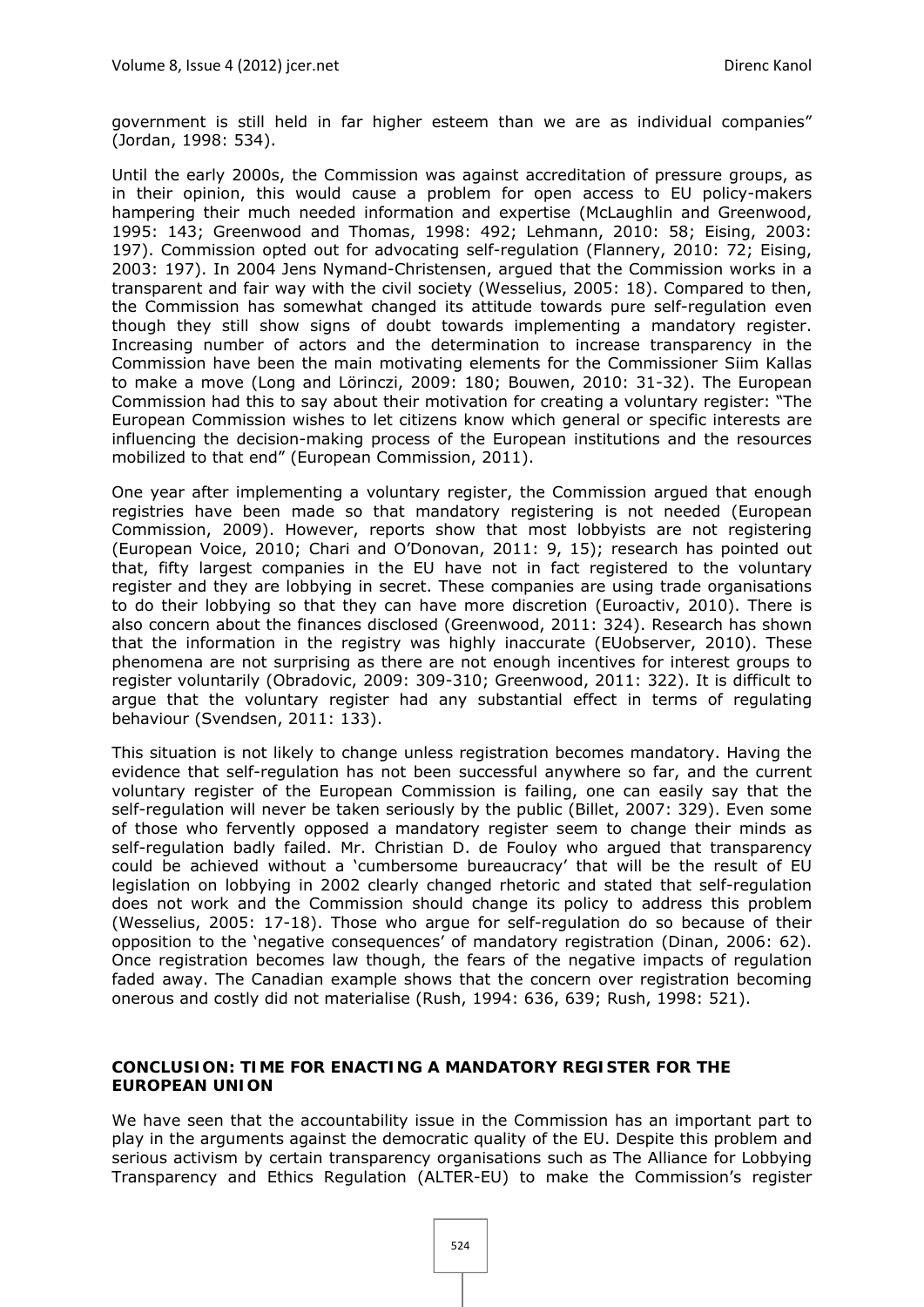mandatory, the lobby register for the Commission is still voluntary. Some of the latest proclamations by the Commissioner Maroš Šefčovič show some rhetorical change towards implementing a mandatory register. Rather than justifying the voluntary nature of the register, Šefčovič told the reporters in June 2011 that mandatory register will be considered after certain treaty changes required to enact such regulation can be done (Šefčovič, 2011). If the current Commissioner wants to be considered as a governor who had a real impact on increasing the democratic legitimacy of the European Commission and not become a target of criticism like Siim Kallas<sup>1</sup> who was the one that initiated the European Transparency Initiative (ETI) but fell short of obtaining results due to the voluntary nature of regulation, then he should not delay the decision to make the necessary changes that will result in a mandatory register.

\*\*\*

<sup>&</sup>lt;sup>1</sup> Siim Kallas was perceived by some to be interested in the European Transparency Initiative to 'maximize his legacy and reputation rather than truly achieving transparency and accountability by paying attention to details with regards to operationalization of the regulation' (Greenwood, 2011: 324).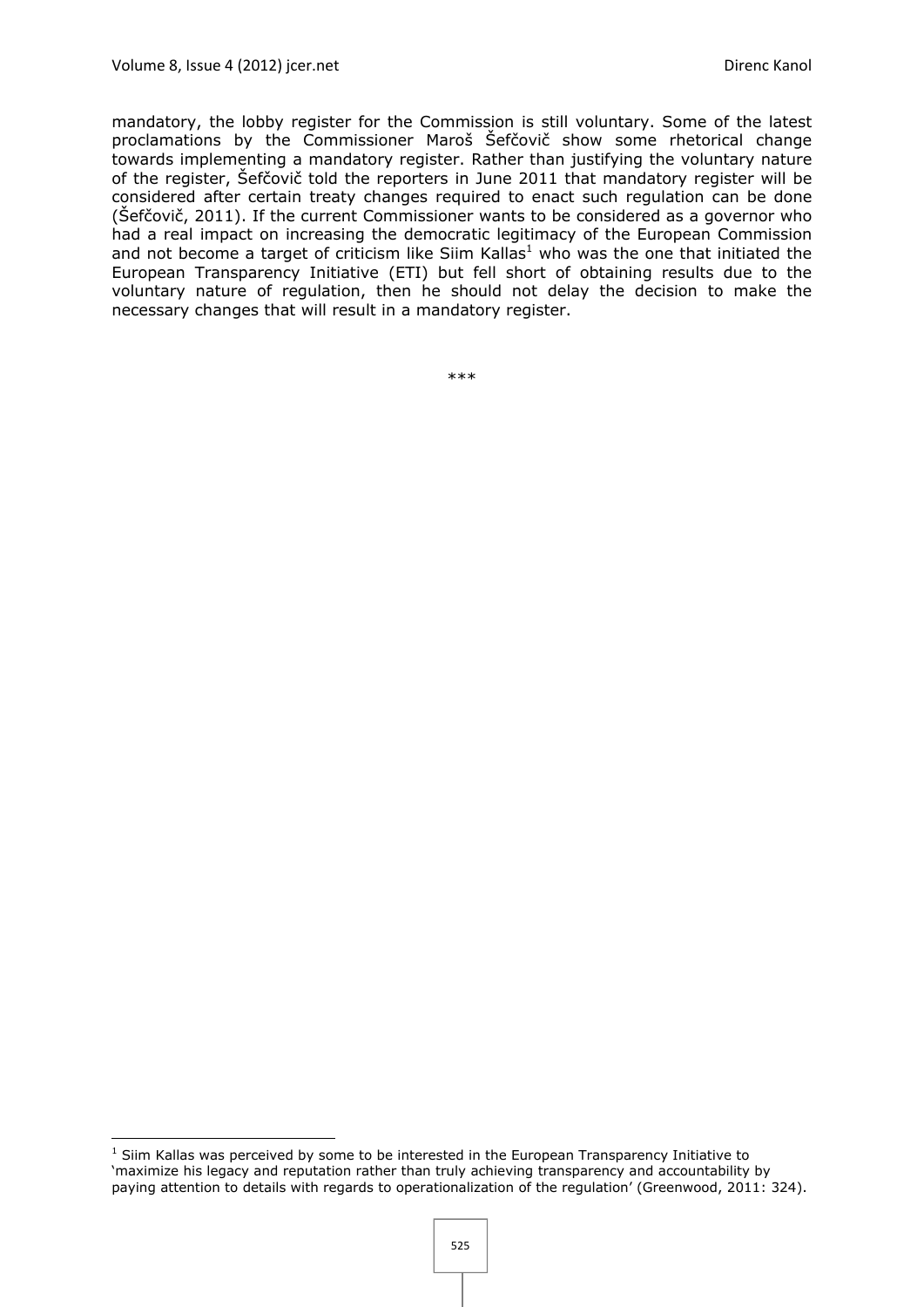#### **REFERENCES**

Ainsworth, S. (1993). 'Regulating Lobbyists and Interest Group Influence', The Journal of Politics, 55 (1), pp. 41-56.

Bassett, E. (2008). 'Reform Through Exposure', Emory Law Journal, 57 (4), pp. 1049-1086.

Beetham, D. (1994). Democracy and Human Rights. Cambridge: Polity Press.

Beetham, D. and Lord, C. (1998). Legitimacy and the EU. London: Longman.

Billet, S. (2007). 'The Theologies of Transparency in Europe: The Limits and Possibilities of Fusion in the EU Transparency Regime', Journal of Public Affairs, 7 (4), pp. 319-330.

Bouwen, P. (2002). 'Corporate Lobbying in the European Union: The Logic of Access', Journal of European Public Policy, 9 (3), pp. 365-390.

Bouwen, P. (2004). 'Exchanging Access Goods for Access: A Comparative Study of Business Lobbying in the European Union Institutions', European Journal of Political Research, 43 (3), pp. 337-369.

Bouwen, P. and McCown, M. (2007). 'Lobbying versus Litigation: Political and Legal Strategies of Interest Representation in the European Union', Journal of European Public Policy, 14 (3), pp. 422-443.

Bouwen, P. (2010). 'The European Commission', in D. Coen and J. Richardson (eds.), Lobbying the European Union: Actors, Institutions and Issues. Oxford: Oxford University Press.

Broscheid, A. and Coen, D. (2007). 'Lobbying Activity and Fora Creation in the EU: Empirically Exploring the Nature of the Policy Good', Journal of European Public Policy, 14 (3), pp. 346-365.

Brinig, M. F., Hollcombe, R. G. and Schwartzstein, L. (1993). 'The Regulation of Lobbyists, Public Choice, 77 (2), pp. 377-384.

Chari, R., and O'Donovan, D. H. (2011). 'Lobbying the European Commission: Open or Secret?', Working Paper Series in Economics and Social Sciences 2011/11, Madrid: Instituto Madrileña de Estudios Avanzados.

Chari, R., Murphy, G. and Hogan, J. (2008). 'Next Door They have Regulation, but not here… Assessing the Opinion of Actors in the Opaque World of Unregulated Lobbying", Canadian Political Science Review, 2 (3), pp. 125-151.

Chari, R., Murphy, G. and Hogan, J. (2007). 'Regulating Lobbyists: A Comparative Analysis of the United States, Canada, Germany and the European Union', The Political Quarterly, 78 (3), pp. 422-438.

Chari, R., Murphy, G. and Hogan, J. (2010). Regulating Lobbying: A Global Comparison. Manchester: Manchester University Press.

Chryssochoou, D. N. (2003). 'EU Democracy and the Democratic Deficit', in M. Cini (ed.), European Union Politics. Oxford: Oxford University Press.

Cini, M. (2008). 'European Commision Reform and the Origins of the European Transparency Initiative', Journal of European Public Policy, 15 (5), pp. 743-760.

Coen, D. (1997). 'The Evolution of the Large Firm as a Political Actor in the European Union', Journal of European Public Policy, 4 (1), pp. 91-108.

Coen, D. (1998). 'The European Business Interest and the Nation State: Large-firm Lobbying in the European Union and Member States', Journal of European Public Policy, 18 (1), pp. 75-100.

Coen, D. (2007). 'Empirical and Theoretical Studies in EU Lobbying', Journal of European Public Policy, 14 (3), pp. 333-345.

Costa, O., Jabko, N., Lequesne, C., and Magnetter, P. (2003). 'Introduction: Diffuse Control Mechanisms in the European Union: Towards a New Democracy?', Journal of European Public Policy, 10 (5), pp. 666- 676.

Coultrap, J. (1999). 'From Parliamentarism to Pluralism Models of Democracy and the European Union's Democratic Deficit', Journal of Theoretical Politics, 11 (1): 107-135.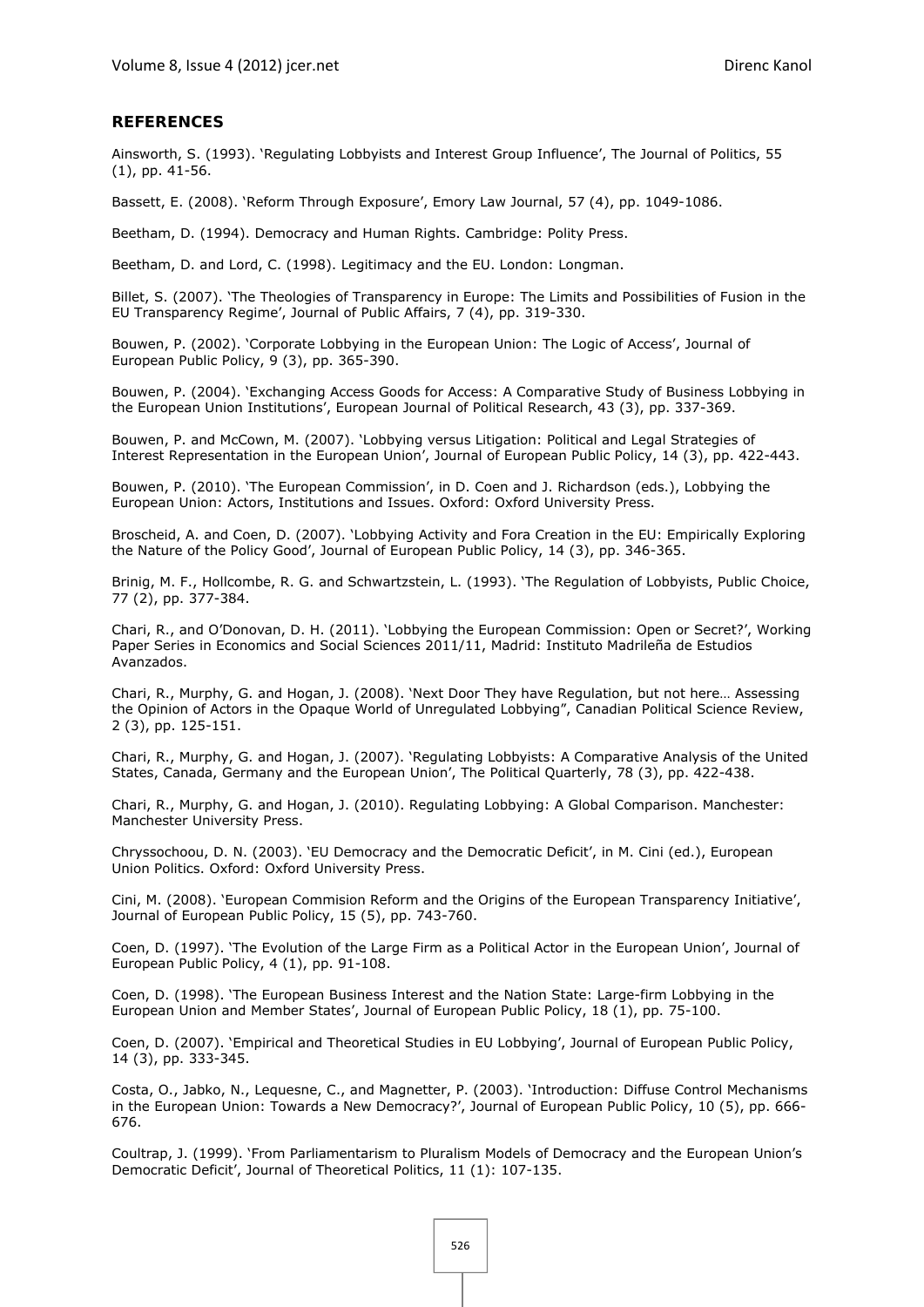Crombez, C. (2003). 'The Democratic Deficit in the European Union: Much ado about Nothing?', European Union Politics 4 (1), pp. 101-120.

Decker, F. (2002). 'Governance beyond the Nation-State', Journal of European Public Policy 9 (2), pp. 256-272.

Dinan, W. (2006). 'Learning Lessons? The Registration of Lobbyists at the Scottish Parliament: A Reply to Coldwell', Journal of Communication Management, 10 (1), pp. 55-66.

Eising, R. (2003). 'Interest Groups and the European Union', in M. Cini (ed.), European Union Politics. Oxford: Oxford University Press.

Eising, R. (2007a). 'Institutional Context, Organizational Resources and Strategic Choices: Explaining Interest Group Access in the European Union', European Union Politics, 8 (3), pp. 329-362.

Eising, R. (2007b). 'The Access of Business Interest to EU Institutions: Towards Elite Pluralism?', Journal of European Public Policy, 14 (3), pp. 384-403.

Euractiv. (2010)."Top European Companies Lobbying in Secret says NGO". Available at: http://www.euractiv.com/en/pa/top-european-companies-lobbying-secret-says-ngo-news-468173, last accessed 10.09.2011).

European Voice. (2010). "Most EU Lobbyists are not Registering" Available at: http://www.europeanvoice.com/article/2010/03/most-eu-lobbyists-are-not-registering-/67404.aspx, last accessed 10.09.2011).

EU Observer. (2010). "EU Lobbyist Register Blasted as Wildly Inaccurate". Available at: http://euobserver.com/9/30910/?rk=1, last accessed 10.09.2011).

European Commission. (2009). Communication from the Commission, European Transparency Initiative: the Register of Interest Representatives, one year after. Commission of the European Communities, Brussels.

European Commission. (2011). Register of Interest Representatives/Lobbyists. Available at: ec.europa.eu/lobbyists/interest\_representative\_registers/index\_en.html, last accessed 10.09.2011).

Featherstone, K. (1994). 'Jean Monnet and the Democratic Deficit in the European Union', Journal of Common Market Studies, 32 (2), pp. 149-170.

Flannery, P. (2010). 'Lobbying Regulation in the EU: A Comparison with the USA & Canada', Social and Political Review, 20, pp.70-78.

Gray, V. and Lowery, D. (1998). 'State Lobbying Regulations and their Enforcement: Implications for the Diversity of Interest Communities", State and Local Government Review, 30 (2), pp.78-91.

Greenwood, J. (2011). 'The Lobby Regulation Element of the European Transparency Initiative: Between Liberal and Deliberative Models of Democracy', Comparative European Politics, 9 (3), pp. 317-343.

Greenwood, J. and Thomas C. S. (1998). 'Regulating Lobbying in the Western World', Parliamentary Affairs, 51 (4), pp. 477-499.

Gustavsson, S., Karlsson, C. and Persson, T. (2009). 'Examining the Illusion of Accountability', in S. Gustavsson, C. Karlsson and T. Persson (eds.), The Illusion of Accountability in the European Union, New York: Routledge.

Johnson, D. E. (2008). 'Continuity and Change in Argentine Interest Group Activity and Lobbying Practices', Journal of Public Affairs, 8 (1), pp. 83-97.

Jordan, G. (1998). 'Towards Regulation in the UK: From "General Good Sense" to "Formalised Rules"', Parliamentary Affairs, 51 (4), pp. 524-537.

Karr, K. (2007). Democracy and Lobbying in the European Union. Campus Verlag: Frankfurt and New York.

Lehmann, W. (2010). 'The European Parliament', in D. Coen and J. Richardson (eds.), Lobbying the European Union: Actors, Institutions and Issues. Oxford: Oxford University Press.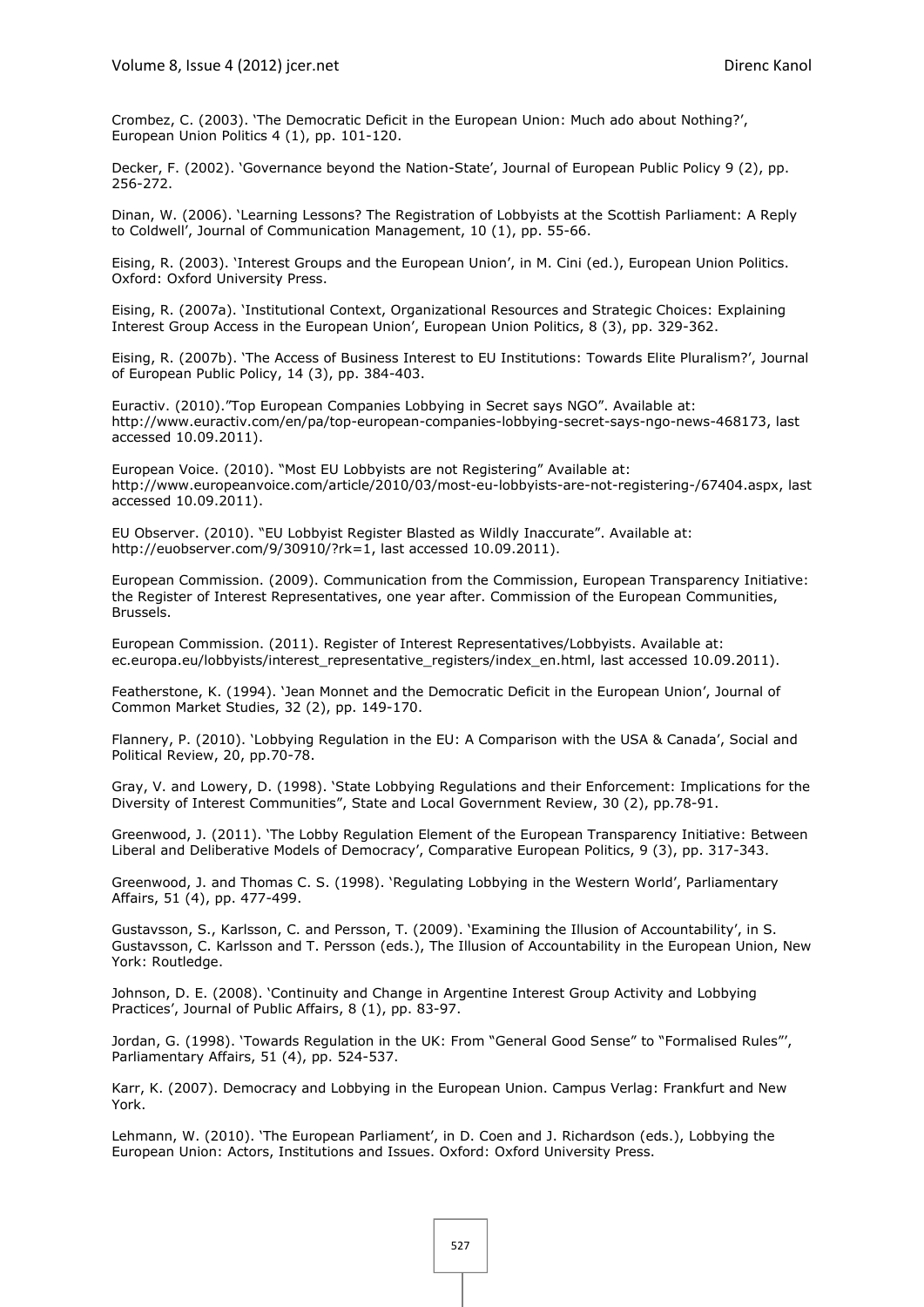Long, T. and Lörinczi, L. (2009). 'NGOs as Gatekeepers: A Green Vision', in D. Coen and J. Richardson (eds.), Lobbying the European Union: Actors, Institutions and Issues. Oxford: Oxford University Press.

Lord, C. (2004). A Democratic Audit of the European Union. New York: Palgrave Macmillan.

Mahoney, C. (2008). 'Brussels versus the Beltway: Advocacy in the United States and the European Union', Washington D.C.: Georgetown University Press.

McLaughlin, A., M. and Greenwood, J. (1995). 'The Management of Interest Representation in the European Union', Journal of Common Market Studies, 33 (1), pp. 143-156.

Majone, G. (1998). 'Europe's "Democratic Deficit": The Question of Standards', European Law Journal, 4 (1), pp. 5-28.

Mény, Y. (2002). 'De la Démocratie en Europe: Old Concepts and New Challenges', Journal of Common Market Studies, 41 (1), pp. 1-13.

Moravcsik, A. (2002). 'In Defence of the "Democratic Deficit": Reassessing Legitimacy in the European Union', Journal of Common Market Studies, 40 (4), pp. 603-624.

Moravcsik, A. (2004). 'Is there a "Democratic Deficit" in World Politics? A Framework for Analysis', Government and Opposition, 39 (2), pp. 336-363.

Parks, L. (2009). 'Improving Accountability in the European Union – the Potential Role of NGOs' in S. Gustavsson, C. Karlsson and T. Persson (eds.), The Illusion of Accountability in the European Union. New York: Routledge.

Persson, T. (2009). 'Civil Society Participation and Accountability' in S. Gustavsson, C. Karlsson and T. Persson (eds.), The Illusion of Accountability in the European Union. New York: Routledge.

Preston, M. E. (1999). 'The European Commission and Special Interest Groups', in P-H. Claeys, I. Smets, P. Winand and Gobin (eds.), .Lobbying, Pluralism and European integration. Brussels: Presses Interuniversitaires Européennes.

Pross, A. P. (2006). 'The Lobbyist Registration Act: Its Application and Effectiveness'. Commission of Inquiry into the Sponsorship Program and Advertising Activities, Research Studies, Vol II. Government of Canada Publications, Ottawa.

Rechtman, R. E. and Larsen-Leder, J. P. (1998). 'Regulation of Lobbyists in Scandinavia – a Danish Perspective', Parliamentary Affairs, 51 (4), pp. 579-586.

Rush, M. (1998). 'The Canadian Experience: The Lobbyists Registration Act', Parliamentary Affairs, 51 (4), pp. 516-523.

Saurugger, S. (2008). 'Interest Groups and Democracy in the European Union', West European Politics, 31 (6), pp. 1274-1291.

Schaber, T. (1999). 'The Regulation of Lobbying at the European Parliament: the Quest for Transparency' in P-H. Claeys, I. Smets, P. Winand and Gobin (eds.) Lobbying, Pluralism and European integration. Brussels: Presses Interuniversitaires Européennes.

Schmitter, P. C. and Karl, T. L. (1991). 'What Democracy is…and is not", Journal of Democracy, 2 (3), pp. 75-88.

Šefčovič, M. (2011). The Launch of Joint Transparency Register – Press Conference, 2011/06.European Commission, Brussels.

Svendsen, G. T. (2011). 'Evaluating and Regulating the Impacts of Lobbying in the EU? The Case Study of Green Industries', Environmental Policy and Governance, 21 (2), pp. 131-142.

Steffek, N. and Nanz, P. (2008). 'Emergent Patterns of Civil Society Participation in Global and European Governance', in J. Steffek, C. Kissling and P.Nanz (eds.), Civil Society Participation in European and Global Governance: A Cure for Democratic Deficit?. Basingstoke: Palgrave Macmillan.

Thomas, C. S. (1998). 'Interest Group Regulation across the United States: Rationale, Development and Consequences', Parliamentary Affairs, 51 (4), pp. 500-515.